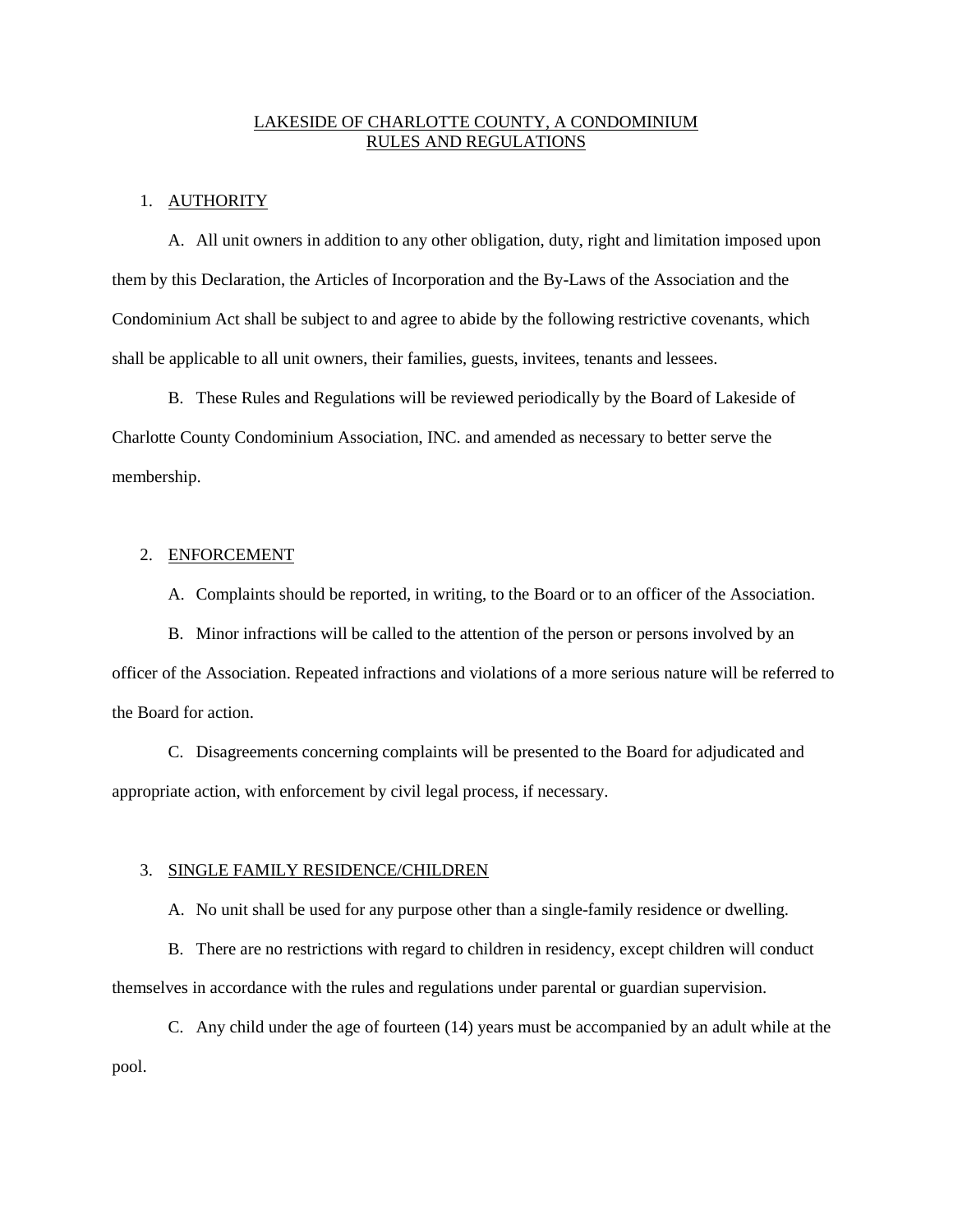#### 4. BICYCLES/MOTORCYCLES

A. Bicycles and other similar vehicles may be operated on the premises, but must be kept in assigned areas when not in use. Bicycles may not be kept on entry porches.

B. Motorcycles are not to be operated or parked on the premises.

#### 5. DESTRUCTION OF PROPERTY

A. Owners will be responsible for destruction, damage, or defacement of buildings, facilities, and equipment caused through their own  $act(s)$  and/or the acts of their lessees or guests.

B. Unit owners, their families, guests, invitees or lessees shall be liable to the Association for defacing, marring or otherwise causing damage to the common elements or limited common elements where the repair of said damage is the obligation of the Association.

# 6. SIGNS

A. No unit owner shall cause any signs of any nature whatsoever to be posted or affixed to any of the common elements, limited common elements, or in his respective unit, if such sign may be seen from any portion of the common elements; except for name plates which shall be uniform in size and design and approved by the Board of Directors. No unit owner other than Developer may display models.

# 7. SAFETY

A. No one shall permit any activity or keep anything in a condominium unit, storage area or the common elements which would be a fire or health hazard or in any way tend to increase insurance rates. This section has particular reference to barbequing outdoors.

# 8. EXTERIOR APPEARANCES

To maintain a uniform and pleasing appearance of the exterior of the buildings, the following shall apply: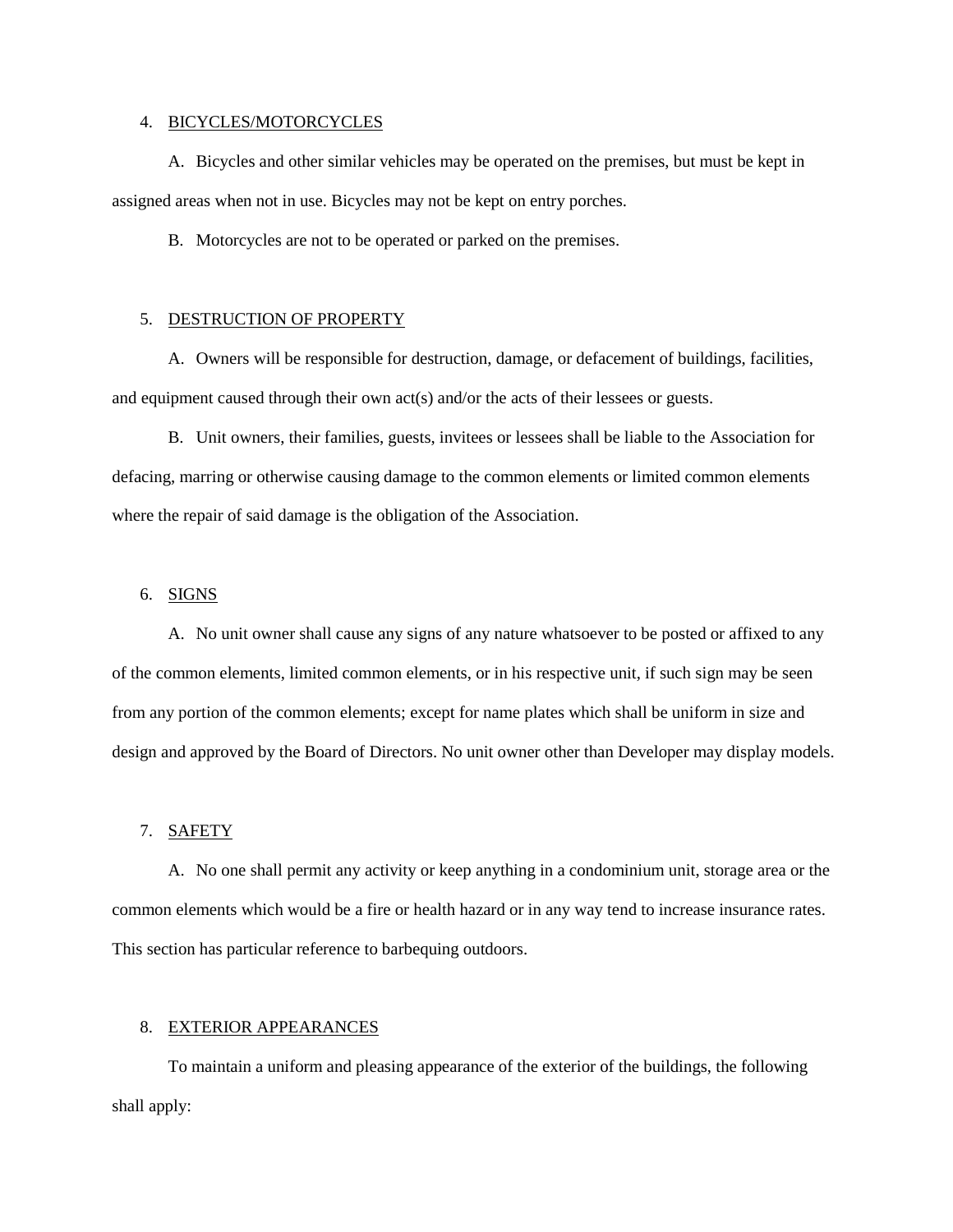A. No owner, tenant, or other occupant of a condominium unit may paint or otherwise change the appearance of any exterior wall, door, window, balcony, or any exterior surface.

B. No occupant may place any sunscreen, blind, storm shutter or awning on any balcony or exterior opening without first securing written approval of the Board prior to installation. No occupant may erect any exterior lights or signs; place any signs or symbols in windows, erect or attach any structures or fixtures within the common elements.

C. Occupants are not to erect, construct or maintain any wire devices, antennas or other equipment or structures on the exteriors of the buildings or on or in any of the common elements; except with the written consent of the Board of the Association.

D. No clothing, bedding or other similar items, shall be dried or aired in any outdoor area or within the unit or any limited common element if same can be seen from the common elements.

E. No draperies, shades, awnings or the like shall be used except as shall have been installed or approved by the governing Board and no signs of any kind shall be placed in or on windows, doors, terraces, facades, or other exterior surfaces of the buildings. All draperies visible from the exterior of the building shall be of white or off-white color or shall have white or off-white linings.

#### 9. INTERIOR APPEARANCES

A. All unit owners shall keep and maintain the interior of their respective units in good condition and repair, including the entire air conditioning system (compressor, ducts, vents, etc.) servicing the respective owner's units, whether inside or outside owner's unit and shall promptly pay for all utilities which are separately metered to the unit. The courtyards, rear balconies and screened porches shall be kept in a clean and sightly manner by the unit owners having the right of exclusive use thereof.

B. No occupant may make any structural additions or alterations (except the erection or removal of non-support carrying interior partitions wholly within the unit) to any unit or to the common elements; or any of the foregoing without prior written consent of the Board.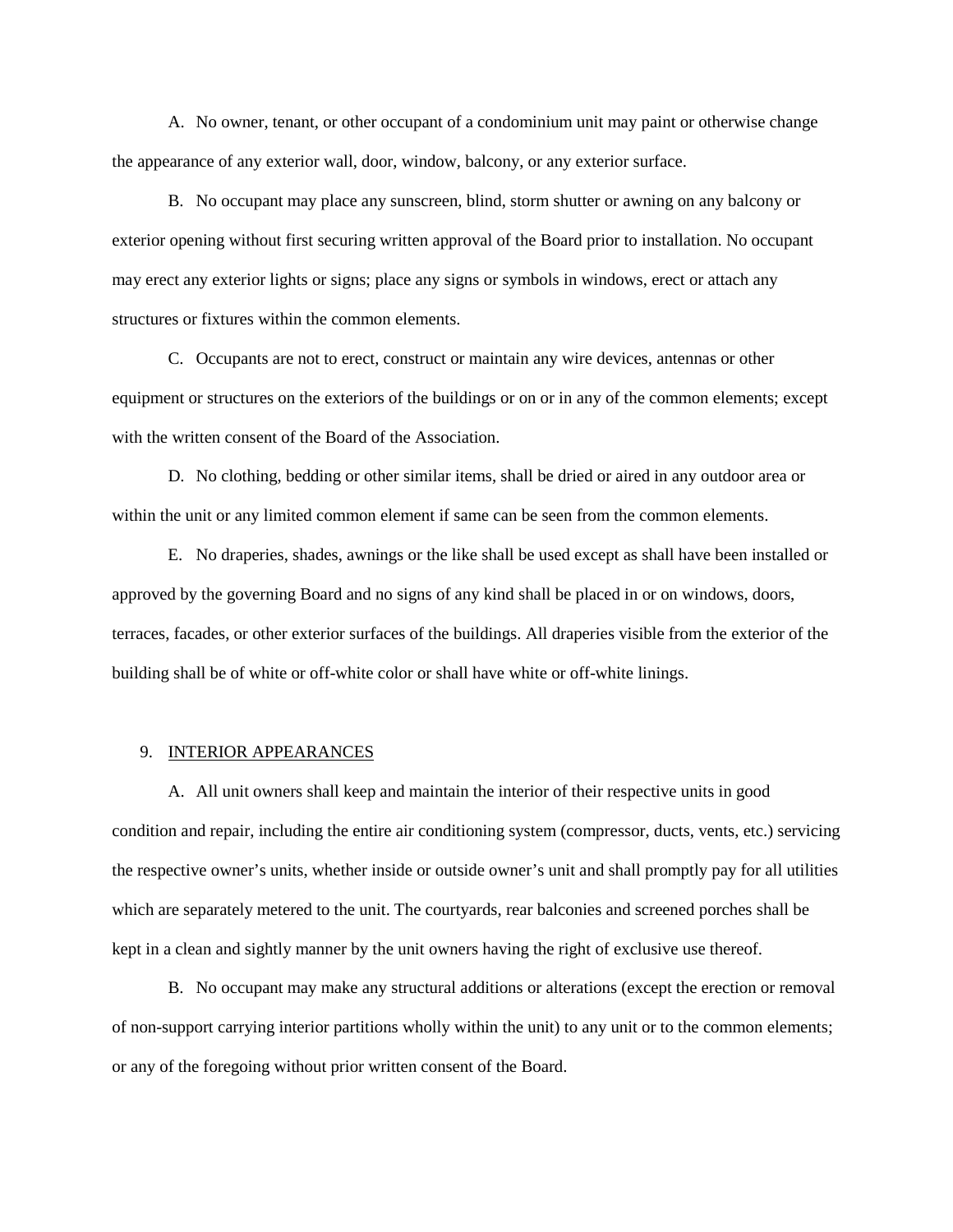#### 10. SOLICITATION

A. There shall be no solicitation by any person anywhere in the buildings or the common elements for any cause whatsoever unless invited by the unit owner to be solicited, or, specifically authorized by the Board.

# 11. NOISE

A. All occupants shall exercise extreme care about making noises or the use of musical instruments, radios, televisions and amplifiers that may tend to disturb other occupants. Designated "quiet" hours are 11:00 P.M. to 9:00 A.M.

# 12. PETS

A. Unit owners shall be permitted to keep domestic animals only if such animals do not disturb or annoy other unit owners and weigh less than 25 pounds. Unit owners keeping domestic animals shall abide by municipal sanitary regulations and shall be responsible for any inconvenience or damage caused by such animals. All dogs and cats shall be kept on leashes when not confined to the owner's unit and will be walked only in areas designated from time to time by the Board of Directors for such purposes.

B. If, in the sole judgment of the Board, it is determined that a pet is causing excessive disturbance and annoyance to other occupants, the owner will be asked to dispose of the pet.

C. Lessees or guests of owners will not be permitted to bring pets on the premises.

D. Pets will not be allowed in the swimming pool area.

#### 13. LEASING

A. Unit owners may not rent or lease their unit for less than four (4) weeks to any one tenant. Copies of all rent and lease agreements must be made available to the Board for its records prior to occupancy by the tenant(s). All leases of units must be in writing. A unit owner may lease only his entire unit, and then only in accordance with the provisions of this Sections, after receiving the approval of the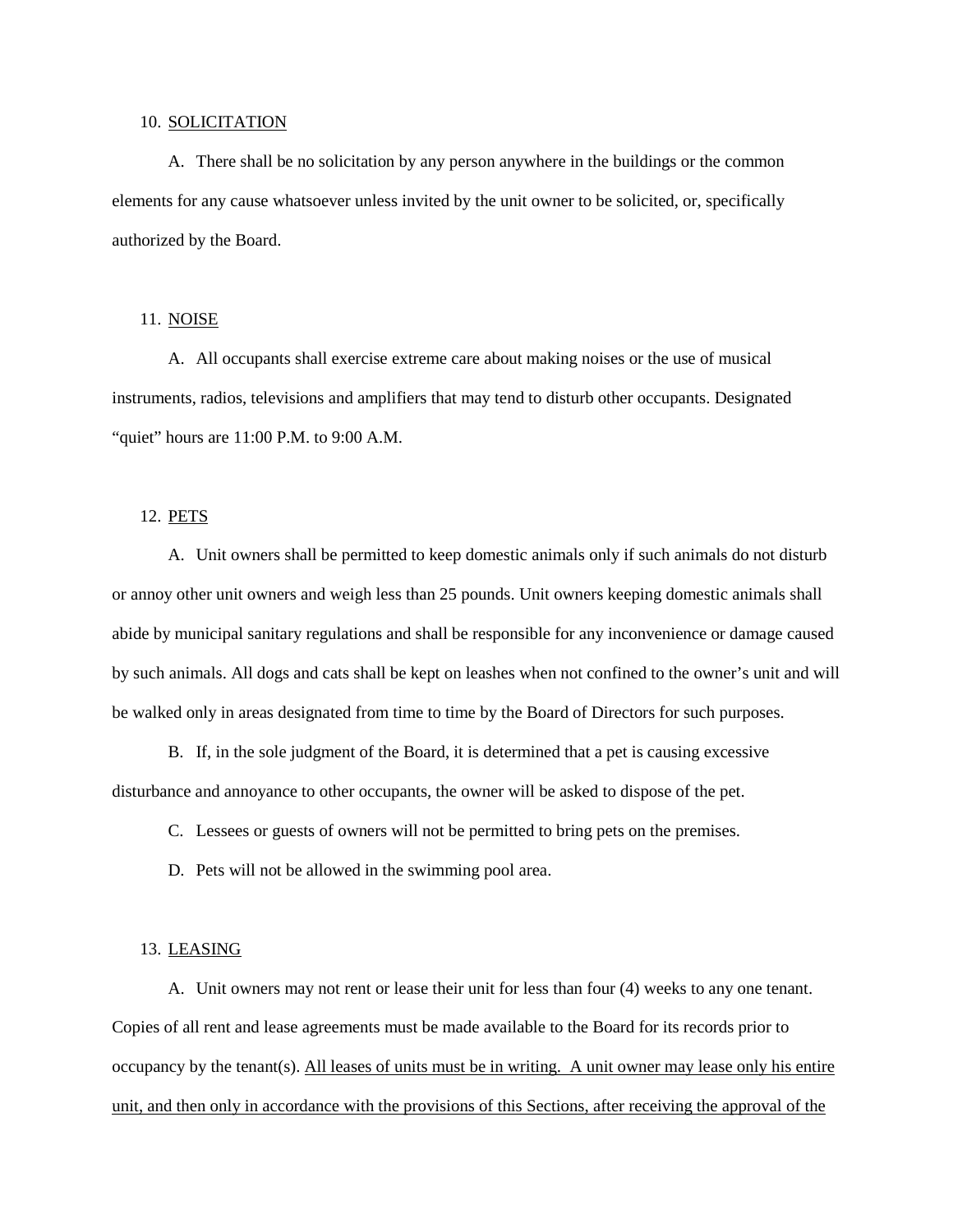Association. For purposes hereof, occupancy of a Unit by a person or persons in the absence of the Owner, except for the spouse or immediate family member of the Owner or spouse of the Owner, in excess f twenty-one (21) days, shall be treated as a lease. Only natural persons may lease units for single family residential purposes, defined as follows: occupancy by a single housekeeping unit composed of one (1) person; two (2) people no matter how related; or three (3) or more persons all of whom are related to each other by blood, marriage, legal adoption or acting as guardian, legal custodian, or legal designee of a parent for a minor child residing within the unit, it being the intention of this provisions to prohibit occupancy of a unit by three (3) or more unrelated adults while clarifying that nothing herein shall be applied or construed to permit discrimination based upon familial status, handicap, or other protected classifications under Fair Housing Laws. Procedures regarding leasing are as follows: Notice by the Unit Owner. An owner intending to lease their unit or renew or extend a lease shall give To the Board of Directors, or its designee, written notice of such intention thirty (30) days prior to the proposed transaction, the application fee, together with the name and address of the proposed tenant, an executed copy of the proposed lease, and such other information as may be reasonably required.

a. Tenant Applicants. Application for permission to lease shall be made on application forms available from the Association, to include provisions authorizing credit, criminal and past tenancy investigation checks. The tenant applicant shall pay to the Association a transfer fee, up to the amount allowed by law, to cover the investigative checks. (Attachment 1)

b. Approval. After the required notice, payment of application fee, and all investigation checks, information or appearances requested have been provided, the Board shall approve or disapprove the proposed tenant within the thirty (30) day time period. If the Board neither approves nor disapproves within the time stated above, such failure to act shall be deemed the equivalent of approval, and on demand from the tenant the Board shall issue a written letter of approval to the tenant.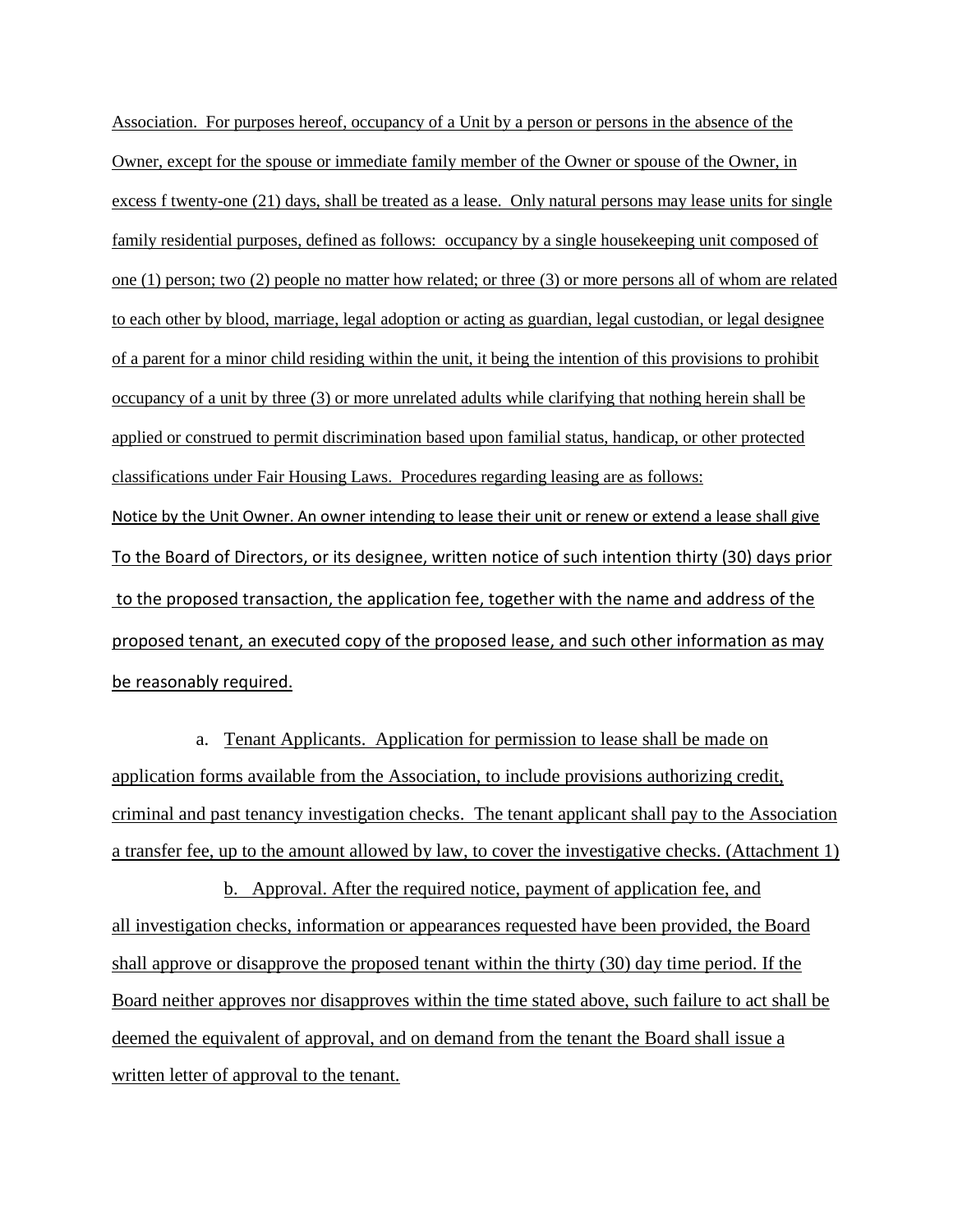c. Disapproval. A proposed tenant may be disapproved by the Board for cause if investigative results do not meet the required minimum criteria promulgated from time to time by the Board of Directors, or are otherwise unsatisfactory. The minimum criteria shall include the following:

i. The owner is delinquent in the payment of assessments at the time the application is considered.

ii. The owner has a history of leasing his unit to troublesome tenants and/or refusing to control and accept responsibility for the occupancy of his unit;

iii. The application on its face appears to indicate that the person seeking approval intends to conduct himself in a manner inconsistent with applicable covenants and restrictions;

iv. The prospective tenant has been convicted of a felony involving violence to persons or property, or a felony demonstrating dishonesty or moral turpitude;

v. The prospective tenant has a history of conduct which evidences disregard for the rights and property of others;

vi. In the case of renewal, the tenant has during previous occupancy, evidenced an attitude of disregard for applicable covenants and restrictions; and

vii. The prospective tenant gives false information or incomplete information to the Association as part of the application procedure.

d. Assessments. The legal responsibility for paying Association assessments shall not be delegated to or become the responsibility of the tenant, except as provided in Florida Statute 718.116 as same may be amended from time to time.

e. Failure to Give Notice or Obtain Approval. If proper notice is not given, the Board may approve or disapprove the tenant. Any lease entered into without approval may, at option of the Board, be treated as nullity, and the Board shall have the power to evict the tenant with 30 days' notice, and without securing consent to such eviction from the owner or owner's agent.

f. Disapproval Notice. Notice of disapproval of the tenant shall be sent or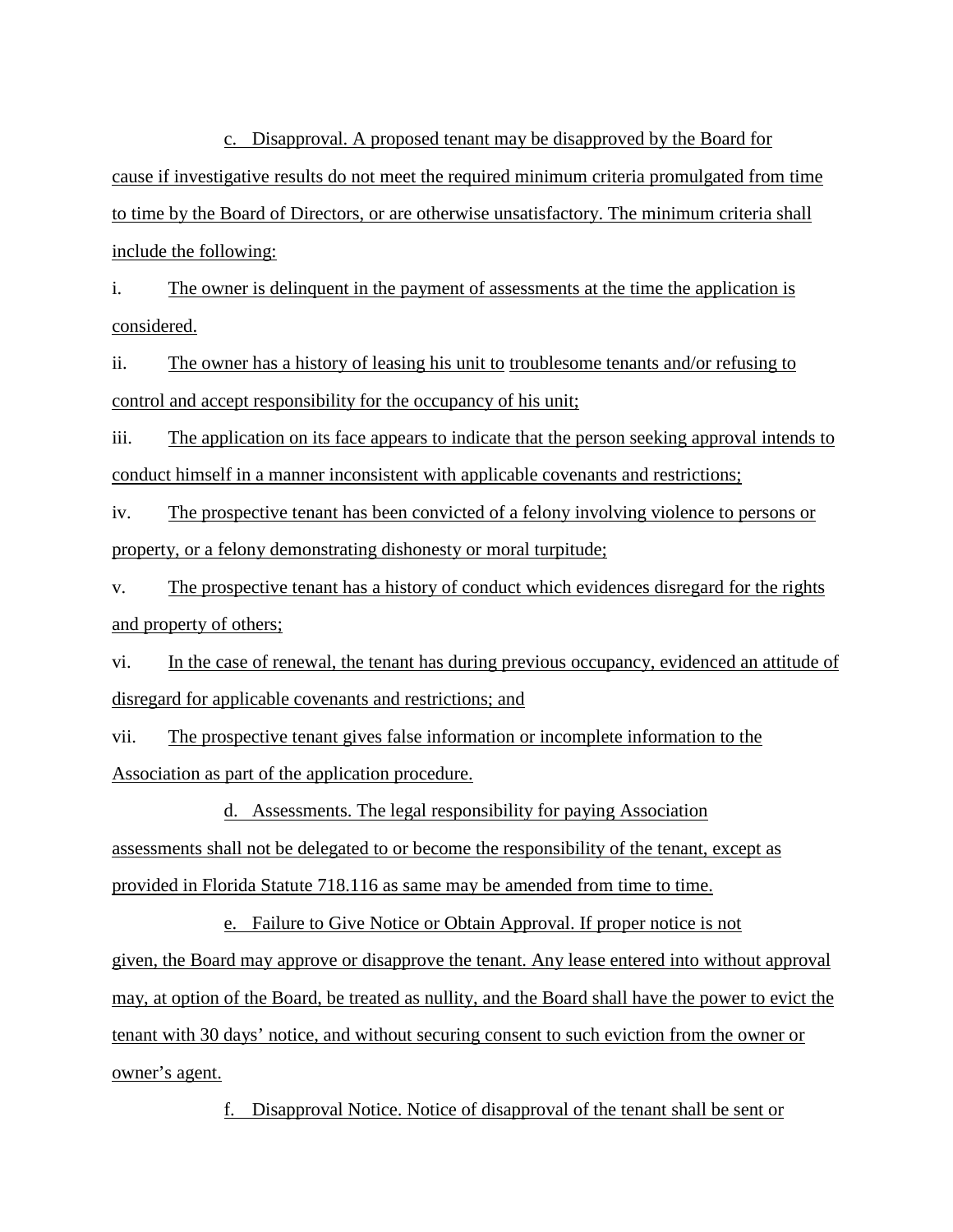delivered to the owner and owner agent presenting the proposed intent to lease.

g. Board Delegation. The Board may by resolution, delegate approval powers to an ad hoc committee, which shall consist of at least two (2) Board members, two (2) association members, and the Manager.

2. Regulation by Association. All of the provisions of the documents and the rules and regulations of the Association shall be applicable and enforceable against any person occupying a living unit as a tenant or guest to the same extent as against the owner. A covenant on the part of each occupant to abide by the rules and regulations of the Association and the provisions of the documents, designating the Association as the owner's agent with the authority to terminate any lease agreement and evict the tenant(s) in the event of breach of such covenant, shall be deemed to be included in every lease agreement, whether oral or written, and whether specifically expressed in such agreement or not. The Board may require the use of a lease addendum to incorporate the terms of this paragraph into any lease approved by the Board. The unit owners shall have a duty to bring his or her tenant's conduct into compliance with this Declaration or the rules and regulations by whatever action is necessary including without limitation the institution of eviction proceedings, without notice to cure, where legally permissible. If the unit owner fails to bring the conduct to the tenant into compliance, the Association shall then have the authority to act as agent of the owner to undertake whatever action is necessary to abate the tenant's non-compliance, including without limitation the right to institute an action for eviction against the tenant in the name of the Association. The Association shall have a right to recover any costs or fees, including attorney's fees, from the unit owner which shall be secured by assessment and lien in the same manner as common expense charges.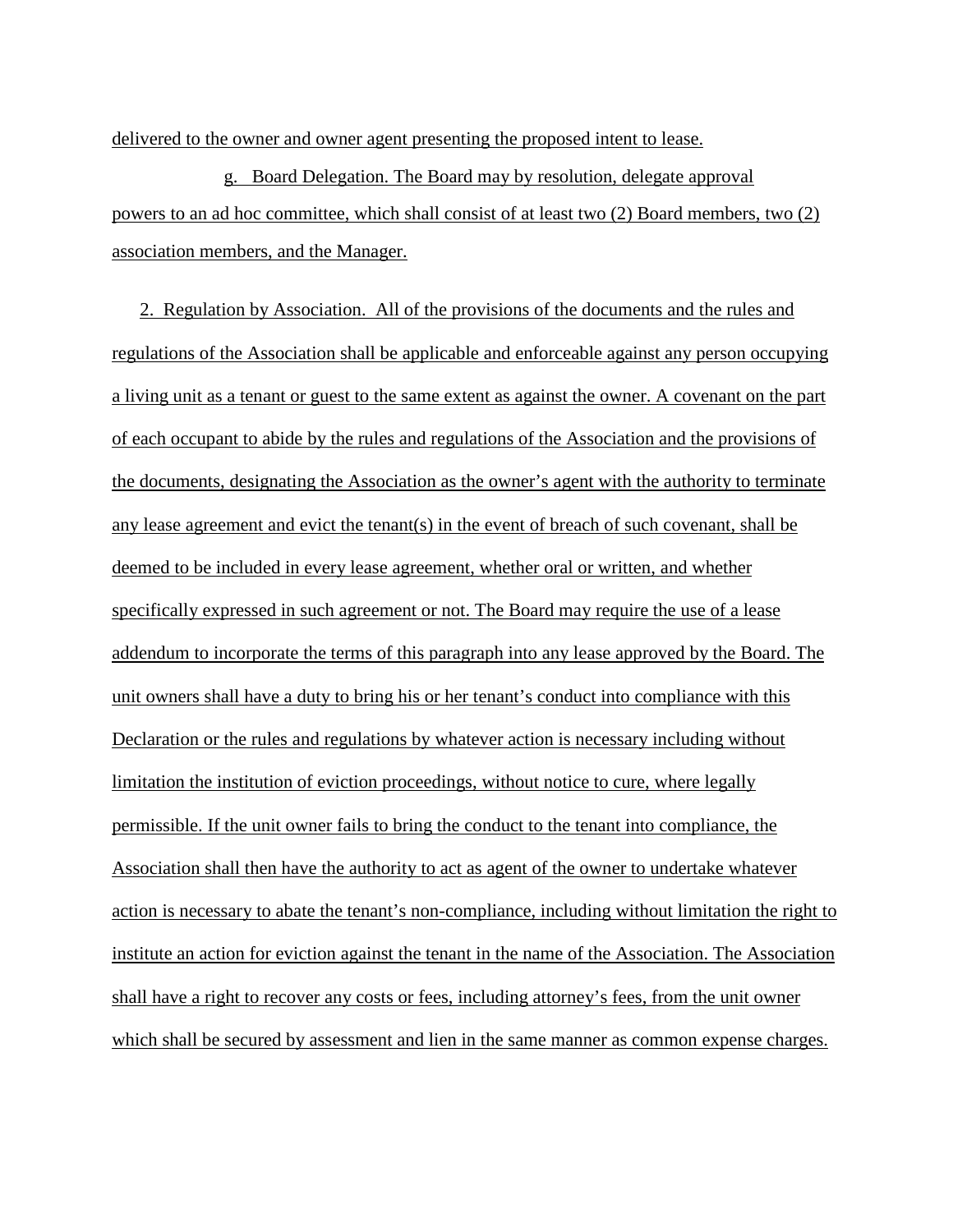#### 14. OCCUPANCY

A. No owner, lessee, or other occupant of a condominium unit shall use the unit for other than single family residence purposes, except for model apartments maintained by the Developer in accordance with the Declaration of Condominium.

# 15. SWIMMING POOL

A. Owners, their families, lessees, and guests using the swimming pool do so at their own risk. The swimming pool is for the occasional use of guests; abuses subject to action by the Board.

B. Persons using the swimming pool are requested to read and obey the posted rules for use of the swimming pool and deck area.

C. Glass containers are prohibited in the swimming pool area.

D. No pets of any kind are permitted in the swimming pool or pool area. Owners will be held responsible for any damages or repairs necessary.

E. Any child under the age of fourteen (14) years must be accompanied by an adult while at the pool.

#### 16. GARBAGE/ REFUSE

A. All garbage and refuse from the units shall be deposited with care in garbage containers intended for such purpose only at such times and in such manner as the Board will direct. All disposals shall be used in accordance with instructions given to the owners by the Directors. Refuse, newspapers and bagged garbage shall be deposited only in areas provided for such purpose.

#### 17. VISITORS

A. The unit owners, their guests and invitees agree to use the common elements only in accordance with such reasonable rules and regulations as are promulgated from time to time by the Directors of the Association for the use of thereof.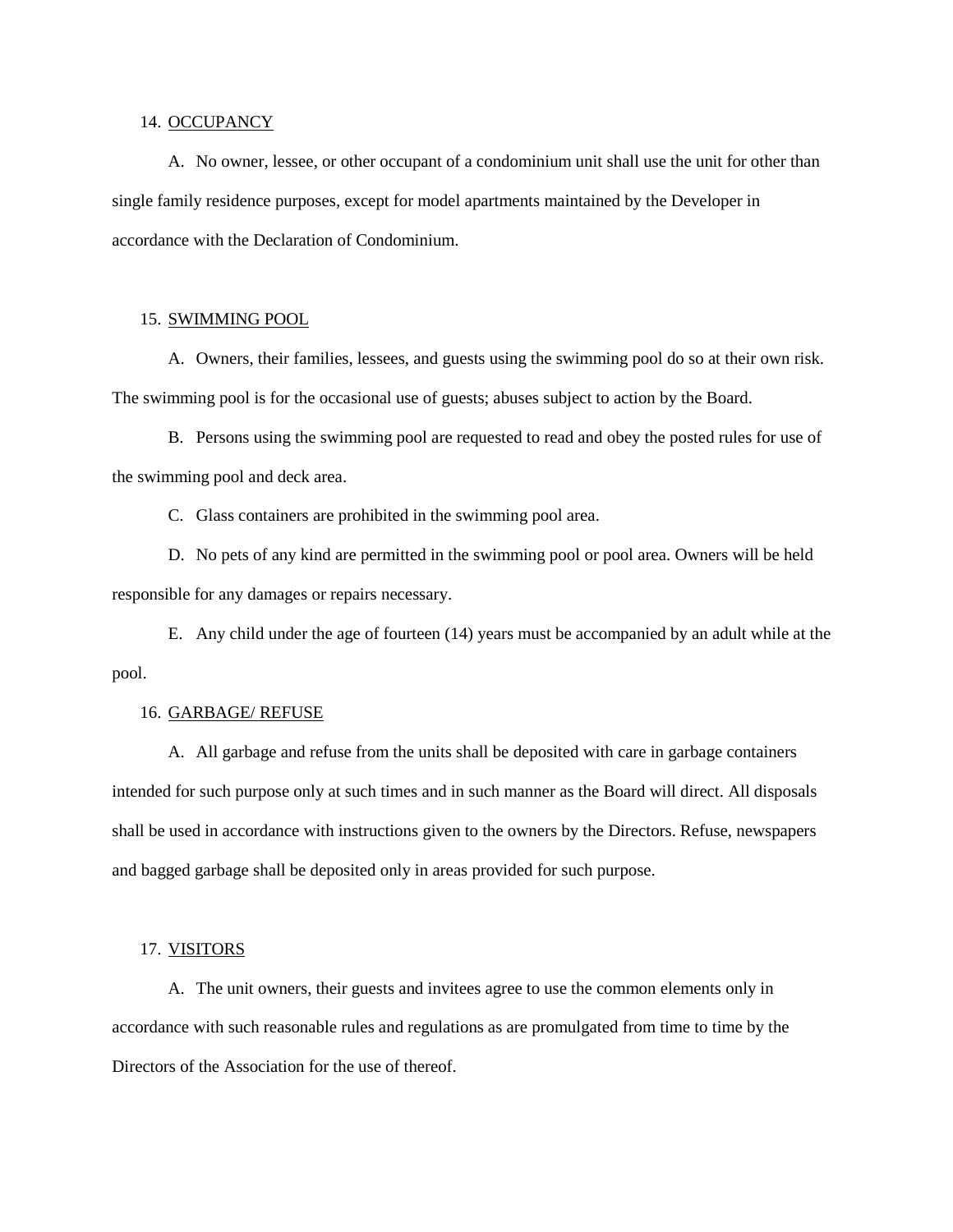#### 18. ACCESS

A. The Association will retain a pass key to the premises. No unit owner shall alter any lock or install a new lock or a knocker on any door without the written consent of the Board. In the event such consent is given, the unit owner shall provide the Association with a key for the use of the Association pursuant to its statutory right to access the premises.

# 19. FACILITIES/GENERAL

A. The facilities of the condominium are for the exclusive use of members of the Association, lessees, their house guests, and guests accompanied by a member or lessee. No guest or relative of a member or lessee may use the facilities unless in actual residence or accompanied by a member or lessee.

B. These rules and regulations shall apply equally to owners, their families, guests and lessees.

#### 20. PENALTIES AND FINES

Pursuant to Section 4 of the By-Laws, the Association shall have, through its Board of Directors, the right to assess fines and penalties for the violation of these Rules and Regulations.

### 21. FOOD AND BEVERAGES

A. Food and beverages may be consumed in the common elements at the personal discretion of the owners.

B. Owners are responsible for leaving the common elements used in a clean condition. Frequent violators may have this privilege revoked by the Board.

C. Outdoor cooking is restricted to areas designated for that purpose and located on the ground level.

D. No glass containers may be used in the common elements.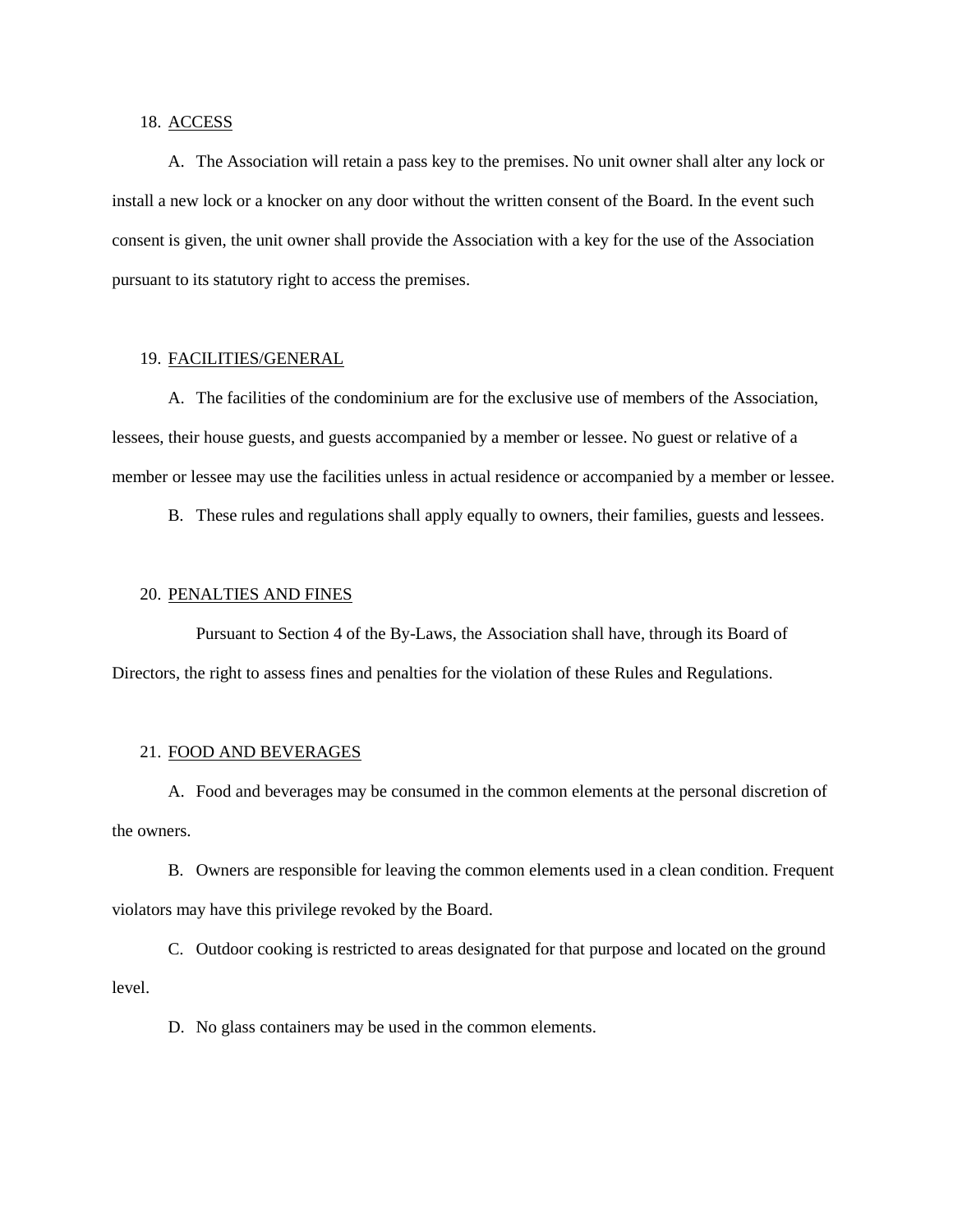## 22. VEHICLES AND PARKING

A. No commercial vehicles (except during the period of approved construction), campers, mobile homes, motor homes, boats, house trailers, boat trailers, or trailers of every other description shall be permitted to be parked or to be stores at any place on the common elements. This prohibition of parking shall not apply to temporary parking of trucks and commercial vehicles, such as for pickup, delivery and other commercial services. Automobiles shall be parked only on the parking spaces established for such purpose. Inoperable vehicles are not permitted to be stored or parked on the common elements. If the vehicle is not removed within seventy-two hours of notice to owner, said vehicle will be removed at the owner's expense. Pickup trucks are allowed but must be within the Association's Guidelines. (Attachment 2).

# 23. 16 ACRE RECREATIONAL LAKE

A. No gasoline powered engines may be operated on the lake.

B. Any child under the age of fourteen (14) years must be accompanied by an adult while operating a boat of any kind on the lake and/or swimming in the lake.

Updated 02/11/17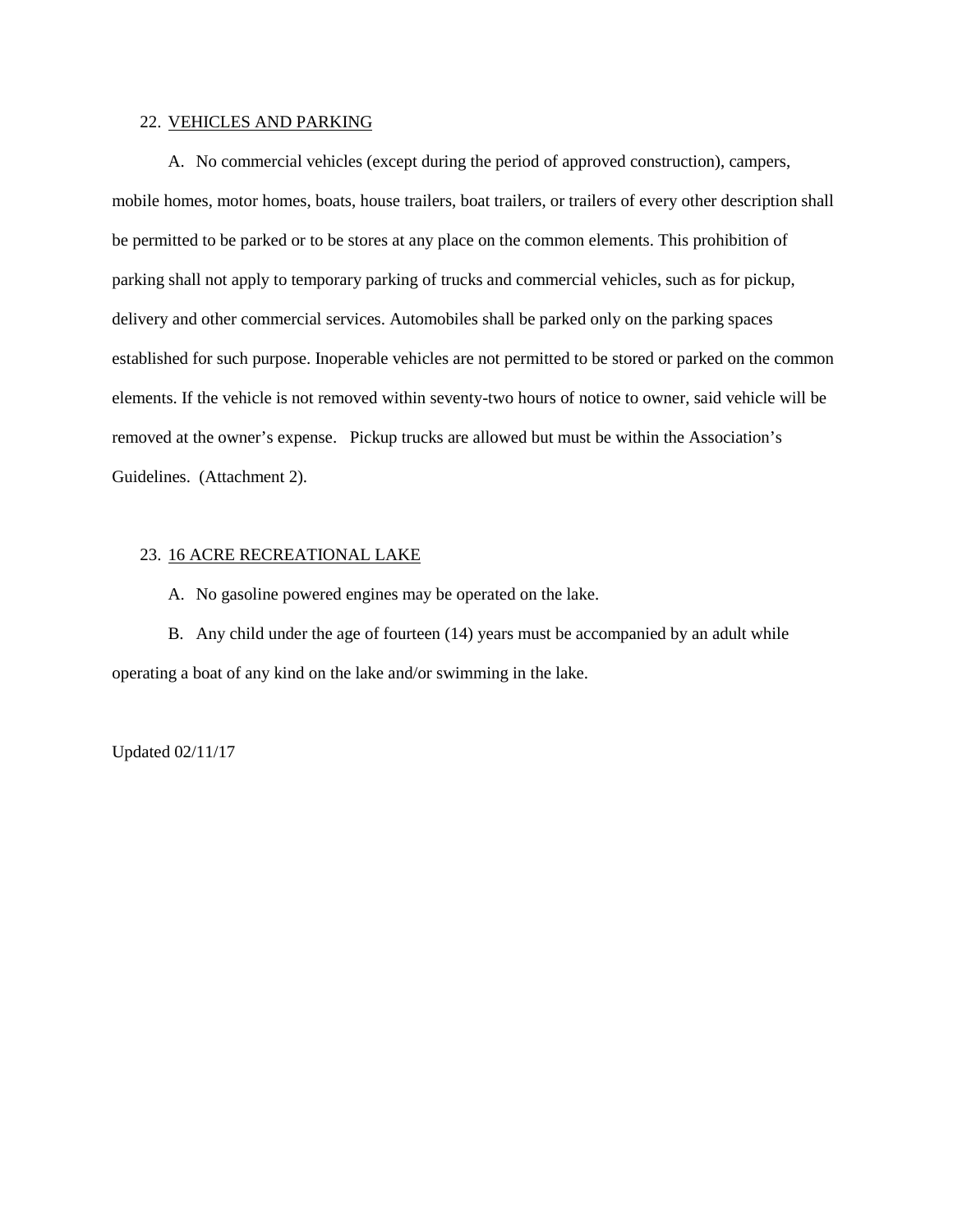# LAKESIDE OF CHARLOTTE COUNTY CONDOMINIUM ASSOCIATION

Renter/Lease Registration Form

The rental agency or unit owner renting the unit must complete this form and present to the Association along with a copy of the lease 15 days prior to arrival. \$50.00 REGISTRATION FEE PER APPLICANT PAYABLE TO LAKESIDE OF CHARLOTTE COUNTY CONDO ASSOCIATION.

| Will Occupy Unit # ________________ Arrival Date ______________ Departure _____________ |
|-----------------------------------------------------------------------------------------|
| No. in Party ________ No. of Adults ________ No. & Age of Children                      |
|                                                                                         |
| Emergency Contact & Phone No.                                                           |
|                                                                                         |
|                                                                                         |

# **Condensed Rules And Regulations**

1. **Signs**: No signs of any kind shall be placed in or on the buildings, windows, doors, facades or other exterior services of the buildings.

2. **Pool**: Children 14 and under must be accompanied by and adult. Horseplay of any kind is not allowed and is subject to removal from the pool area. No glass containers allowed in the pool area. Small children must wear approved swim diapers when in the pool. Disposable diapers are not to be worn in the pool at any time. Residents must accompany guest at the pool at all times.

3. **Vehicles**: No commercial vehicles, campers, mobile homes, boats or trailers of any description shall be parked or stored any place on the common elements. Inoperable vehicles are subject to removal at owners expense.

4. **Motorcycles**: Motorcycles are not to be operated or parked on the premises. Bicycles can be operated on premises but can not be kept on the sidewalks.

5. **Pets**: Renters and guests are not permitted to have or bring pets on the premises.

6. **Noise**: Designated quiet hours are 11:00 PM to 9:00 AM.

7. **Clothing**: No clothing, bedding, etc. can be dried in any outdoor area or within the unit if it can be seen from the outside common elements.

8. **Garbage**: Place all trash in tied plastic bags and deposit in dumpster. We also RECYCLE. If you have any questions about what to recycle please call the office at 624-2355 or come to the office by the swimming pool.

9. **Grilling:** Outdoor grilling is not allowed on porches or lanais. According to the fire code grilling must be done at least 12 feet from any building.

NOTE: The Rules and Regulations contained herein are a condensed version only and are not a substitute for the full set pertaining to Lakeside Condominium Association.

By signing this form, I/we the undersigned, state that we have received a copy and agree to abide by the Rules and Regulations of the Association.

| Signature(s) of renter/lessee |  |
|-------------------------------|--|
|                               |  |

Management: 1st Choice Condo Management Services, Inc. 941-625-2255 FAX 941-423-8286 22079 Kimble Avenue, Port Charlotte, FL 33952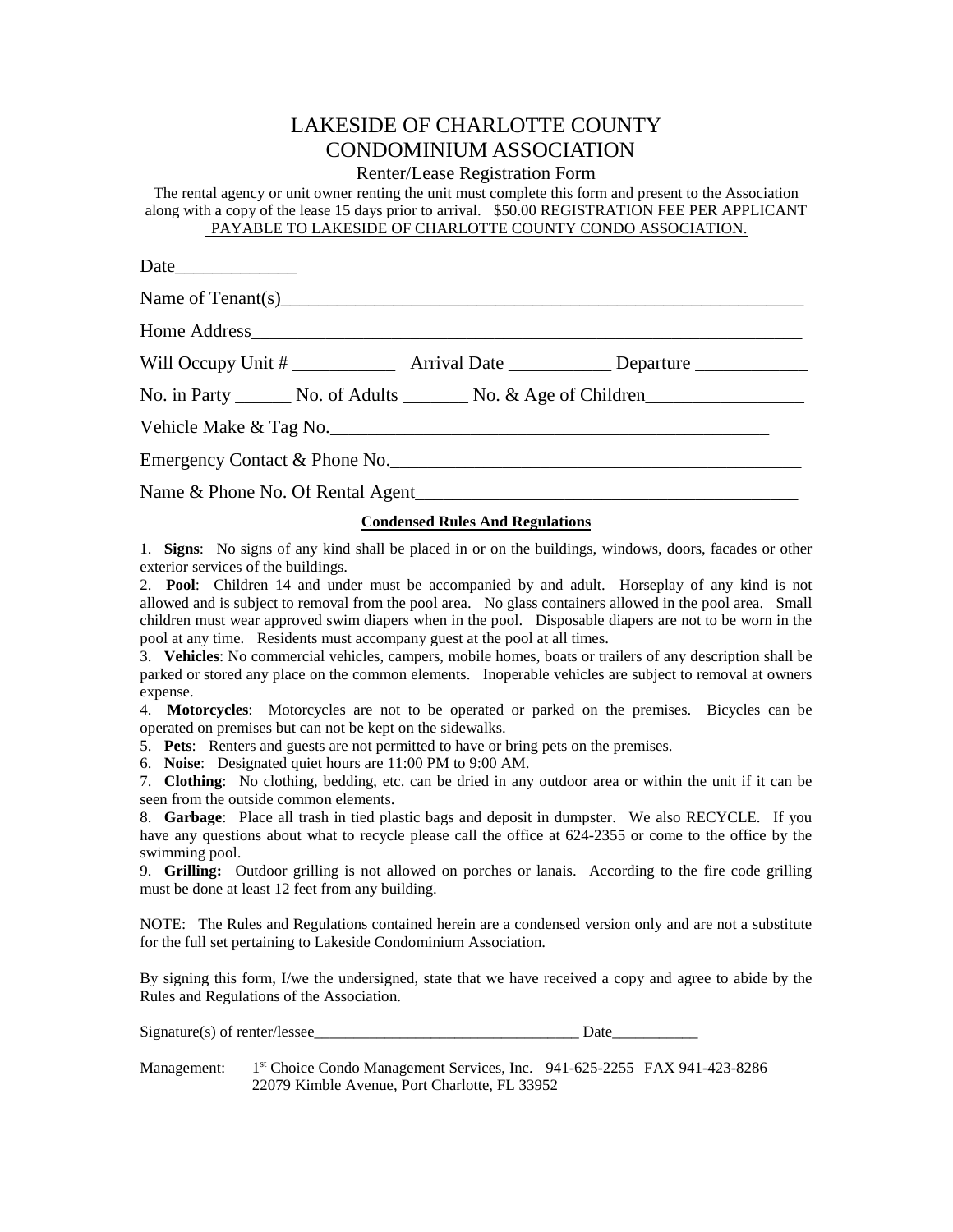Please complete for each renter age 18 and older for criminal background check.

# **Disclosure Consent Application**

| Please Print Your Full Name<br>Please Print Any Other Names You Have Used |              | <b>Social Security Number</b><br>Date of Birth |  |
|---------------------------------------------------------------------------|--------------|------------------------------------------------|--|
|                                                                           |              |                                                |  |
| City                                                                      | <b>State</b> | Zip Code                                       |  |
| Driver's License #                                                        | Exp. Date    | State Issued                                   |  |

I hereby give consent for an investigative consumer report to be prepared on me, which may include information about me obtained from Law Enforcement Agencies, State Agencies, as well as Public Records information such as credit reports, social security information, criminal history information, motor vehicle records and workers' compensation records, such as are allowed by law and in accordance with the American Disabilities Act.

Signature Date

witness **Date**